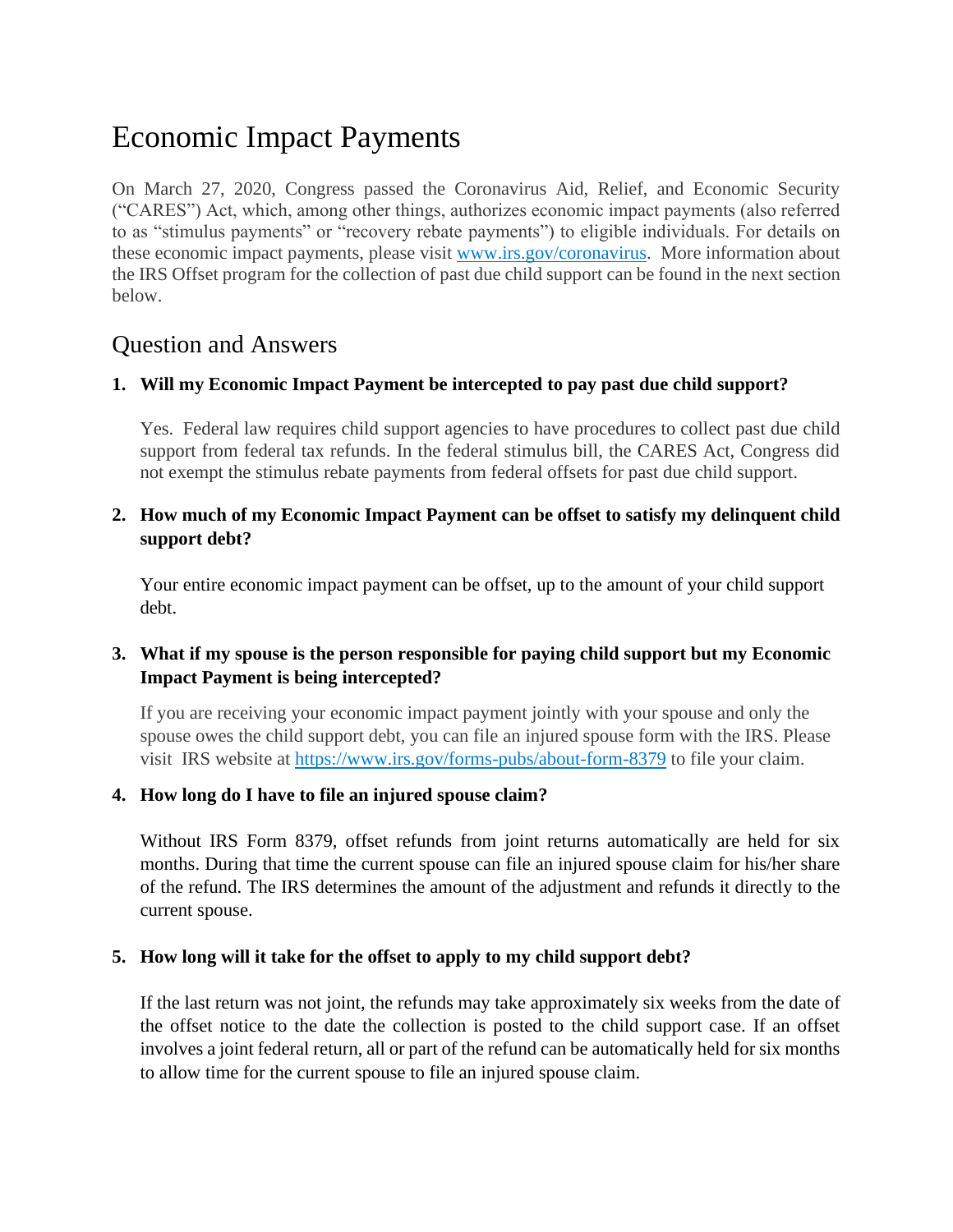# **6. What if my spouse is not going to file an injured spouse claim? Can the money be released prior to the 6 months?**

Please contact your local child support agency for options. A directory of all Ohio County Child Support Agencies can be found at: [http://jfs.ohio.gov/County/County\\_Directory.pdf](http://jfs.ohio.gov/County/County_Directory.pdf)

# **7. I don't believe I have a delinquent child support debt. Who can I call to check?**

If you have questions regarding whether you owe a child support debt that has been referred to TOP, you can call the TOP Interactive Voice Response (IVR) system at 800-304-3107. If you believe your payment was intercepted in error or have questions on the past due child support you owe, please contact your county child support agency. A directory of all Ohio County Child Support Agencies can be found at:

[http://jfs.ohio.gov/County/County\\_Directory.pdf](http://jfs.ohio.gov/County/County_Directory.pdf)

## **8. How do I know how much past due child support I owe?**

Customers can view past due child support information in Ohio's Child Support Customer Service Web Portal. For more information on the web portal, and how to register, please visit: <http://jfs.ohio.gov/Ocs/CustServWebPortalWelcome2.stm>

Customers can also contact their local county child support agency. A directory of all Ohio County Child Support Agencies can be found at: [http://jfs.ohio.gov/County/County\\_Directory.pdf](http://jfs.ohio.gov/County/County_Directory.pdf)

# **9. If I owe child support, will I be notified that my federal stimulus rebate payment is going to be applied to my child support arrearage balance?**

Yes. You were sent a notice when your case was initially submitted for federal tax refund offset. The federal government should send an offset notice to you when your stimulus rebate payment has been intercepted. The notice will tell you that your stimulus rebate payment has been applied to your child support debt.

## **10. Are there any exceptions for a financial hardship?**

The CARES law does not exempt certain economic impact payments from being intercepted for past due child support. For questions about your debt or your payment being offset, the Interactive Voice Response (IVR) system at 1-800-304-3107 listed above can provide you with the contact information for the child support agency who certified your debt.

## **11. What if I have additional questions on Economic Impact Payments?**

These questions, and others, can be answered by visiting the IRS website at [www.irs.gov/newsroom/economic-impact-payments-what-you-need-to-know](http://www.irs.gov/newsroom/economic-impact-payments-what-you-need-to-know)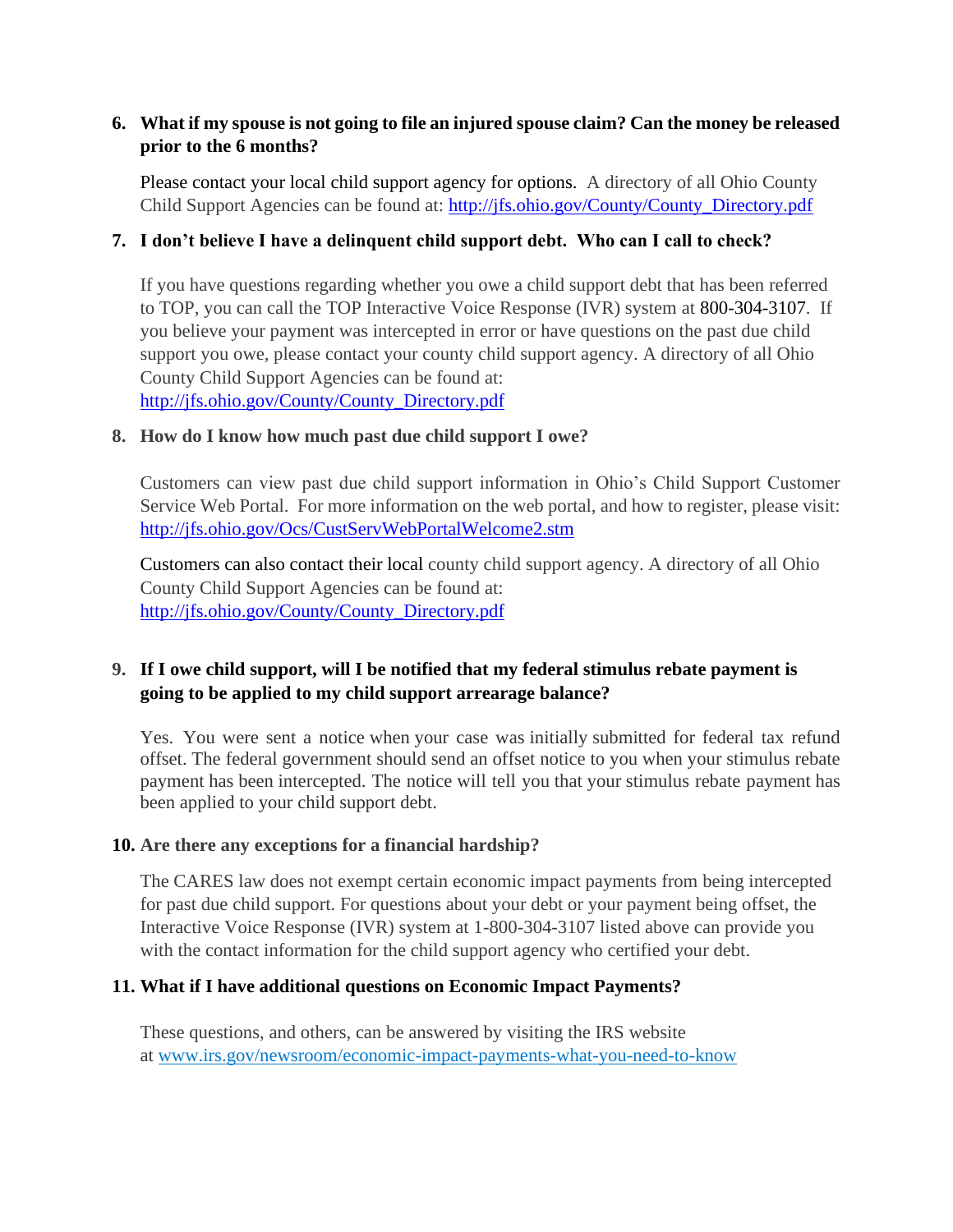# IRS Offset for the Collection of Past Due Child Support

Enacted by Congress, the Federal Income Tax Refund Offset Program intercepts federal tax refunds of noncustodial parents who owe past-due support. When Treasury processes tax refunds, it identifies those who owe past-due support and intercepts all or part of the tax refund. Treasury forwards the intercepted or offset funds to the state child support agencies to pay the past-due support.

At the time of the Federal Tax Refund Offset, Treasury's Bureau of the Fiscal Service mails a Notice of Offset to the noncustodial parent stating that all or part of their federal tax refund has been intercepted because of the support debt. The notice explains to contact the local child support agency for further information. The state that submitted the case typically receives money from a tax refund offset within two to three weeks. If the tax refund offset is from a jointly filed tax return, the state may hold the money for up to six months before disbursing.

# Eligibility

A noncustodial parent's return is subject to offset:

- If TANF has been received for your child and the total amount of past due support on all your child support cases must be at least \$150
- If TANF has not been received for your child, the total amount of past due support on all your child support cases must be at least \$500

# Authority

26 U.S. Code § 6402 provides the authority to make credits or refunds under General Rule, subsection C:

## **(a)GENERAL RULE**

In the case of any [overpayment,](https://www.law.cornell.edu/definitions/uscode.php?width=840&height=800&iframe=true&def_id=26-USC-1150968142-1590472090&term_occur=999&term_src=title:26:subtitle:F:chapter:65:subchapter:A:section:6402) the Secretary, within the applicable period of limitations, may credit the amount of such [overpayment,](https://www.law.cornell.edu/definitions/uscode.php?width=840&height=800&iframe=true&def_id=26-USC-1150968142-1590472090&term_occur=999&term_src=title:26:subtitle:F:chapter:65:subchapter:A:section:6402) including any interest allowed thereon, against any liability in respect of an internal revenue tax on the part of the person who made the [overpayment](https://www.law.cornell.edu/definitions/uscode.php?width=840&height=800&iframe=true&def_id=26-USC-1150968142-1590472090&term_occur=999&term_src=title:26:subtitle:F:chapter:65:subchapter:A:section:6402) and shall, subject to subsections  $(c)$ ,  $(d)$ ,  $(e)$ , and  $(f)^1$ , refund any balance to such person.

<sup>&</sup>lt;sup>1</sup> Additional offsets include: (d) COLLECTION OF DEBTS OWED TO FEDERAL AGENCIES, (e) COLLECTION OF PAST-DUE, LEGALLY ENFORCEABLE STATE INCOME TAX OBLIGATIONS, (f) COLLECTION OF UNEMPLOYMENT COMPENSATION **DEBTS**